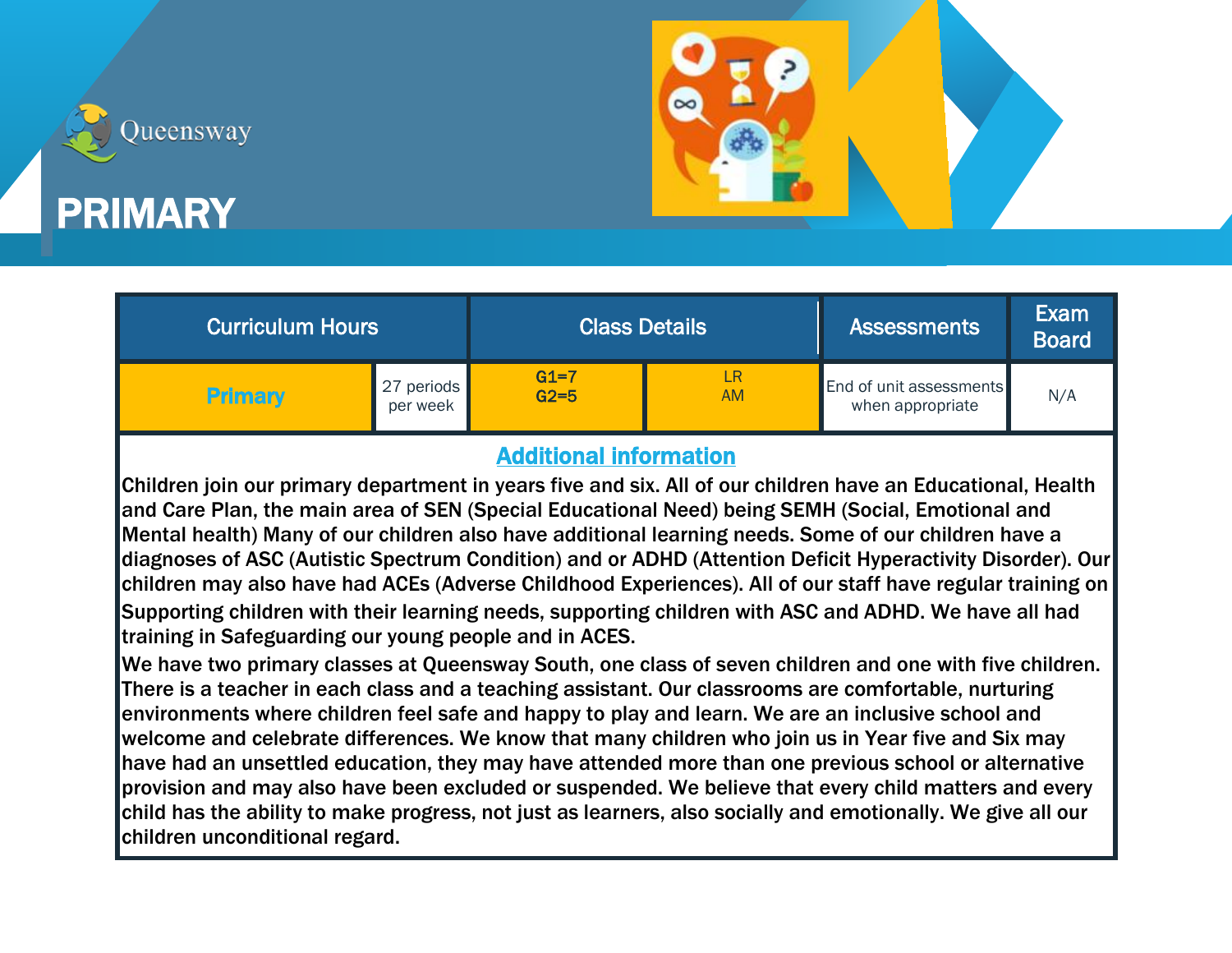We wish to give our children a positive educational experience. We offer Quality First Teaching and know this is key to supporting our children's learning and social needs. We have a two year rolling Long Term Plan and offer our children the full National curriculum. As well as liaising closely with our children's previous schools we assess all children on entry, we understand that our learners may have significant gaps in their learning, we also know they may be working at expected or at greater depth and we want to make sure we provide our children with the best learning opportunities that will meet their needs and enable them to make good progress. Depending on the cohort we have we may divide the children into learning groups depending on ability. This is due to the need to teach both KS1 and KS2. We have a structured learning day and teach Phonics, English and Mathematics daily, we also timetable in individual interventions depending on the child's needs. Please weekly timetable.

We teach PSHE and SMSC as individual weekly lessons, however our pupil's Social Emotional and Mental health is embedded firmly into our whole daily routine, we focus on communication and listening, friendship, resilience and celebrating difference. We do not use the word normal!

We have clear positive behaviour expectations and use visuals and verbal prompts to engage the children, we record patterns in behaviour and use the ABC tracker to help us identify triggers and how we can best support our children. We have Safe Spaces for our children if they need time out of the classroom, these areas are nurturing and calm environments to enable self-regulation and reflective conversations and support.

All of our children have long term targets written in their EHCP's. The teachers break these into SMART targets which are individual to each child, the teachers and teaching assistants' use these targets to plan individual interventions, and these targets are also woven into our daily routine and learning. We use interventions such as 'Talkabout', 'Zones of Regulation' and '5 Point Scale'. Please see example below.

We are lucky that our primary children have the opportunity to access specialist teachers for PE and Science and can access weekly lessons in the science lab and hall. We also have a specialist cooking room and DT suite. Our children have access to an on-site field and Forest School area, and we plan to incorporate more outdoor learning into our curriculum.

We like to offer all of our children termly education trips which link to our topics in learning. We also have weekly trips to the local park and amenities and often visit the local library.

We believe in a strong school and parent/carers partnership, we have invited parents and carers to many events – such as World Book Day tea party and Sport's Day. In our new Yearly plan we have incorporated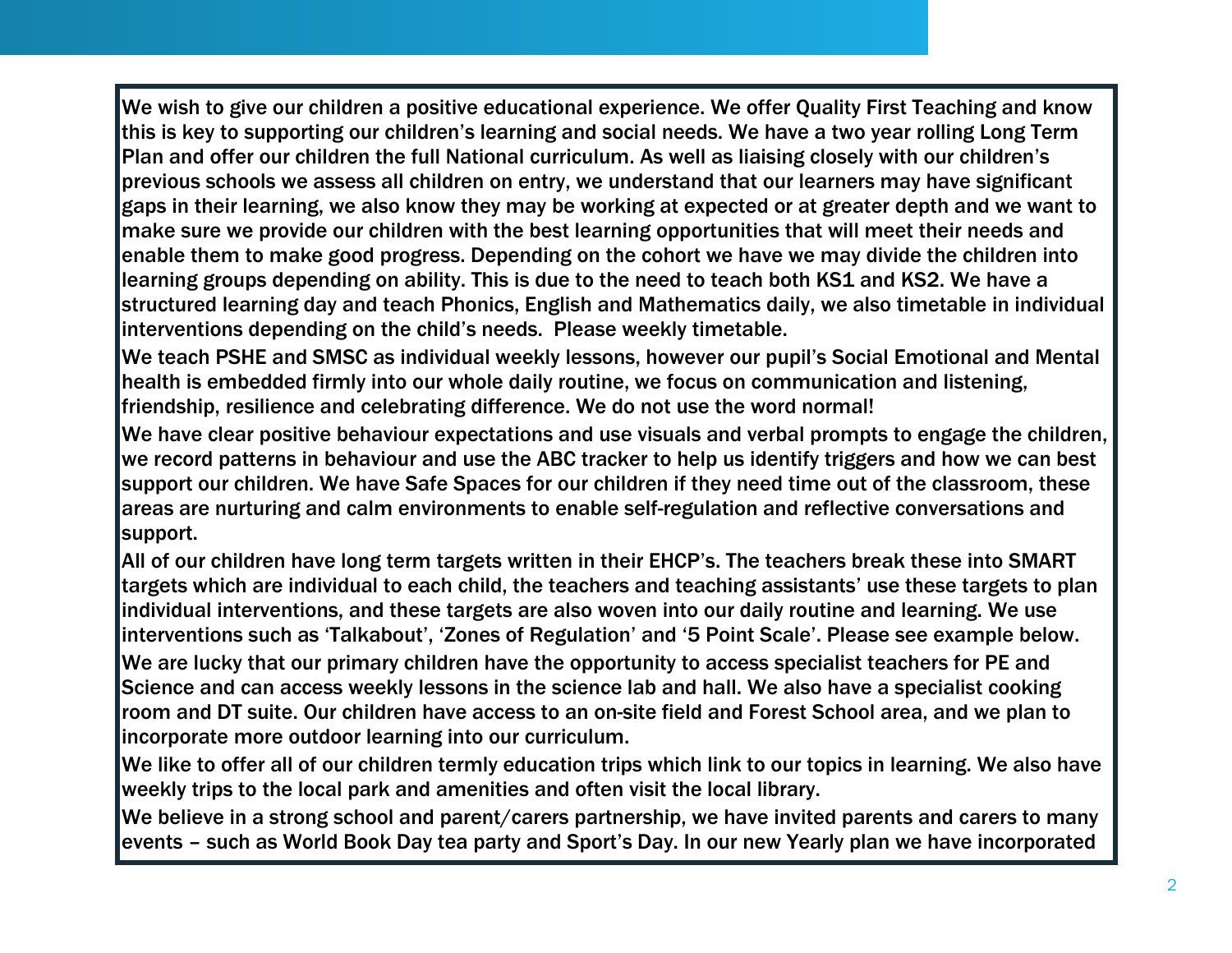many more opportunities for parents and carers to join us at school, in learning phonics, English and Maths and attending more social events. We hold regular termly parent/carers Consultations and we speak to our parents and carers daily or weekly, either face – face or by telephone.

We work very closely with multi agencies to ensure the best outcome for our children, such as therapists, school nurse, social workers and the Looked After Children team.